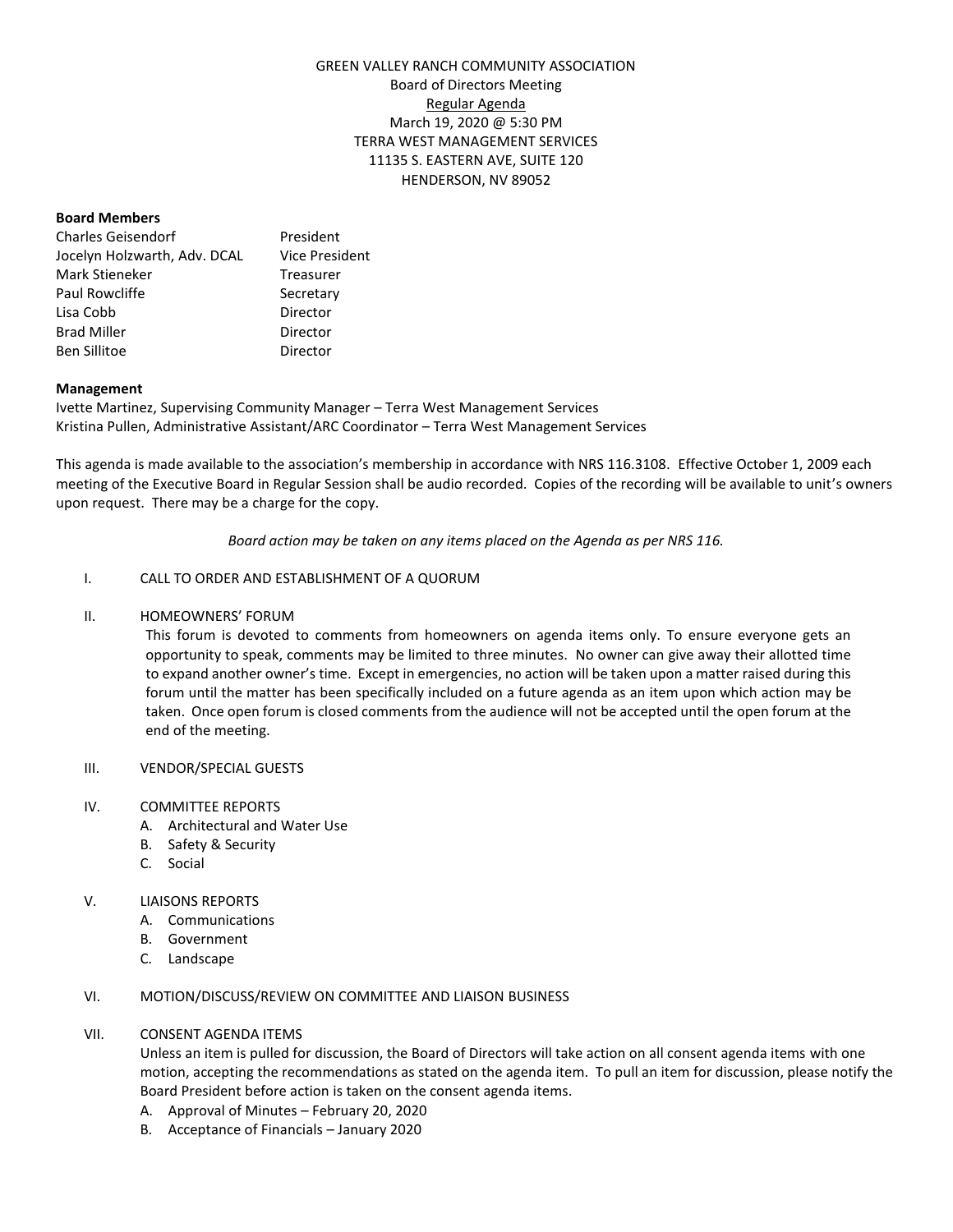- C. Review of Litigation Disclosure Updated 2/12/20
- D. Next Meeting April 16, 2020
- E. List of Reserve Projects
- F. Management Report
- G. Landscaping Report
- H. 2020 Annual Calendar
- VIII. OPEN SEALED BIDS Motion/Discuss/Review to approve opening of sealed bids
	- A. Wrought Iron Fencing Repaint Phase 3
	- B. Play Structure & Safety Padding Replacement Cozy Hill Circle Park
	- C. Play Structure & Safety Padding Replacement Wingbrook Avenue Park
	- D. Minor Repairs & Paint at Nine (9) Rest Stops
- IX. FINANCIAL
	- A. Treasurer's Report
- X. UNFINISHED BUSINESS
	- A. Lighting at non-GVR Owned Monuments Motion/Discuss/Review to approve/deny/postpone updating lighting to match new lighting at non-GVR owned monuments
	- B. Re-development of the Henderson Pavilion Motion/Discuss/Review
	- C. Wrought Iron Phases 1 & 2 Bids Motion/Discuss/Review to approve/deny/postpone bids for Wrought Iron Paint Phases 1 & 2
		- *1.* Comparison Sheet
		- *2.* Intertex Companies \$29,977
		- *3.* RSI Builders \$32,526
- XI. NEW BUSINESS
	- A. Jaramillo Proposal#02212001SC Motion/Discuss/Review to approve/deny/postpone proposal from Jaramillo Landscape for tree removal & Disposal at Paseo Verde Pkwy & Palomino Village Dr.
	- B. Jaramillo Proposal #02262004KC Motion/Discuss/Review to approve/deny/postpone proposal from Jaramillo Landscape for upgrade at Bluebell Point cul-de-sac
	- C. ISG Lighting Proposal Motion/Discuss/Review to approve/deny/postpone proposal for replacing vandalized fixtures along Paseo Verde Pkwy
	- D. Potential ARC Guidelines Update Motion/Discuss/Review to approve/deny/postpone potential update to ARC Guidelines
	- E. Palomino Village Dr. and Mountain Ridge Dr. Intersection Crosswalk Motion/Discuss/Review
	- F. 2020 Reserve Income Expense Accounting Process Change Motion/Discuss/Review

## XII. INFORMATIONAL/UPDATES

- A. Playground Safety
	- *1.* Summitt Ridge Park Non-compliant Safety Padding Motion/Discuss/Review to approve/deny/postpone moving up Re-Seal/Repair of Safety Padding from 2021 to 2020
- B. Strawberry Hill Park Playset/Safety Padding Install Corrections
- C. 2019 Xeriscape Project
- D. Phases 4 & 5 Wall Repairs/Paint
- E. Monument Corner Walls & Wrought Iron Centers (Stucco Repairs and Painting 22 corners)
- F. Phases 5 & 6 Wrought Iron Repairs
- G. Re-Seal/Repair Safety Padding at Bobtail Circle Park
- H. Re-Seal/Repair Safety Padding at Camelback Ridge Avenue Park
- I. 2020 CAI Gala Tickets
- J. Block Wall Repairs behind 250 Sandrock Pointe Ln.
- XIII. HOMEOWNER LETTERS / REQUESTS
	- A. None for this session
- XIV. NEXT MEETING
	- A. April 16, 2020